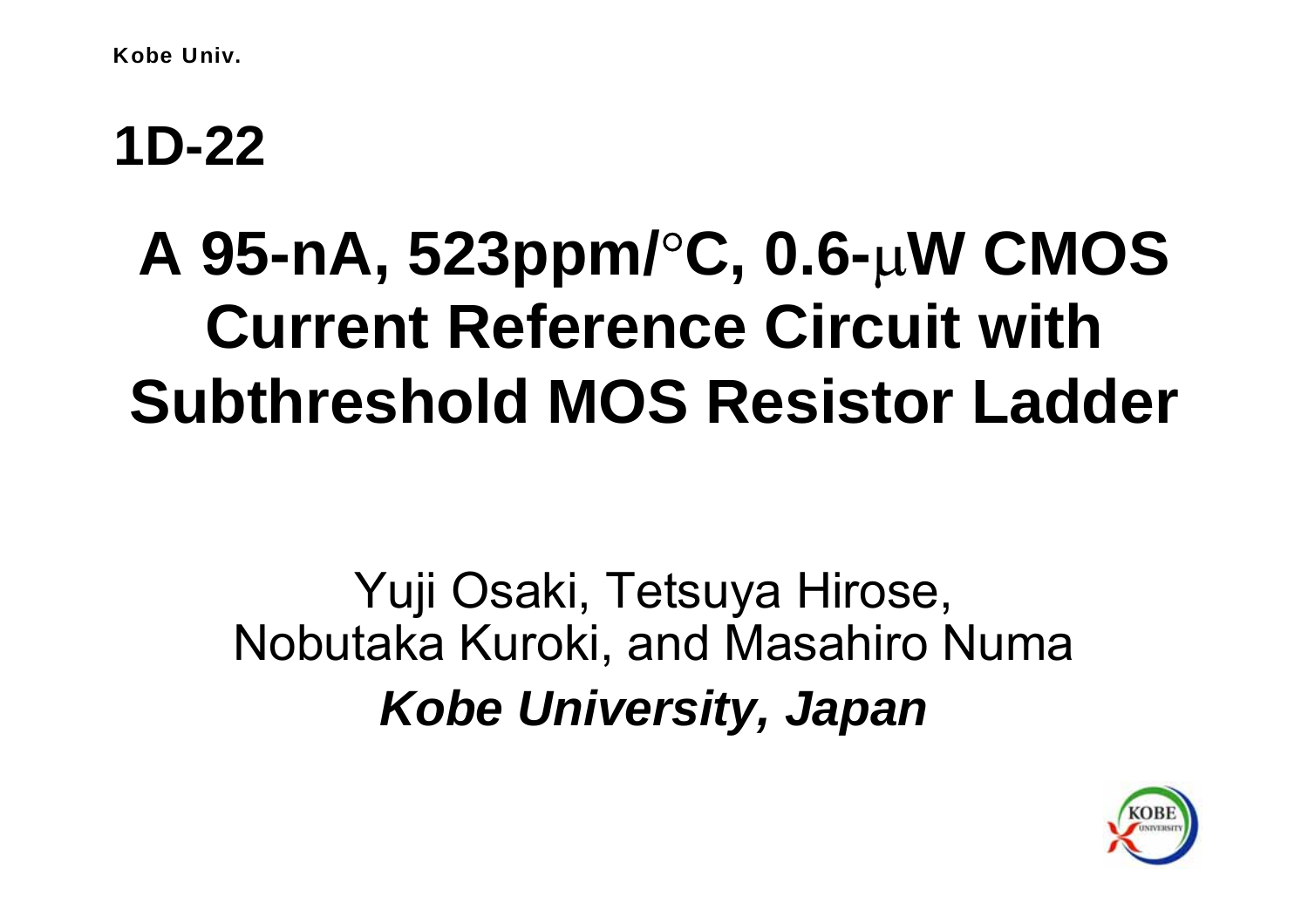#### **Ultra Low Power LSIs**

- **Ubiquitous network**
	- **Key devices**
		- **-Smart sensor LSIs**



- **Demand for ultra low power LSIs**
- **Current reference circuit**
	- **- Provide a nano-ampere current**
	- **- Tolerant to PVT variations**

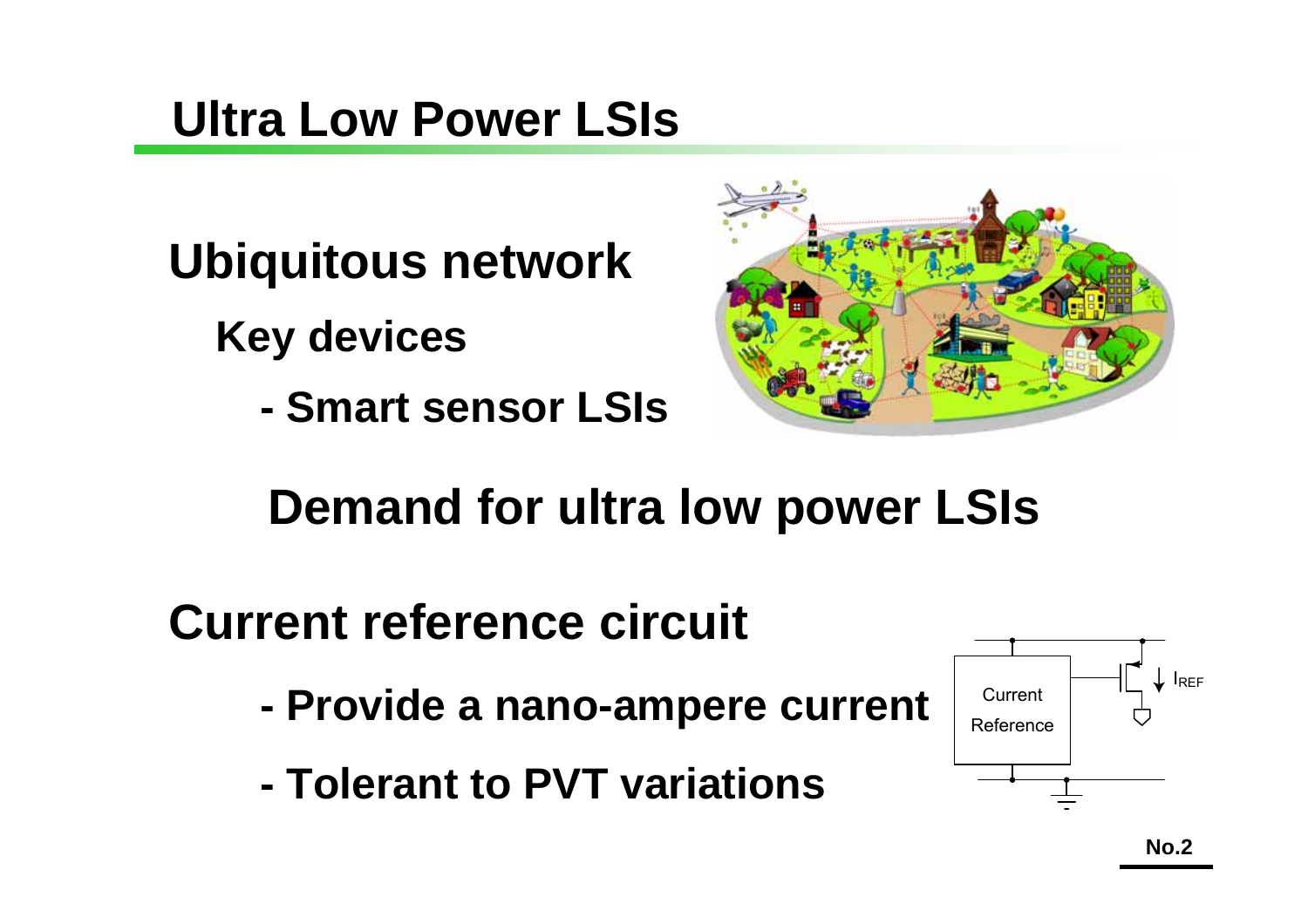## **Proposed Current Reference Circuit**



#### **Add offset-voltage generation subcircuit**

**Control temperature characteristics of current Current tolerant to PVT variationsNo.3**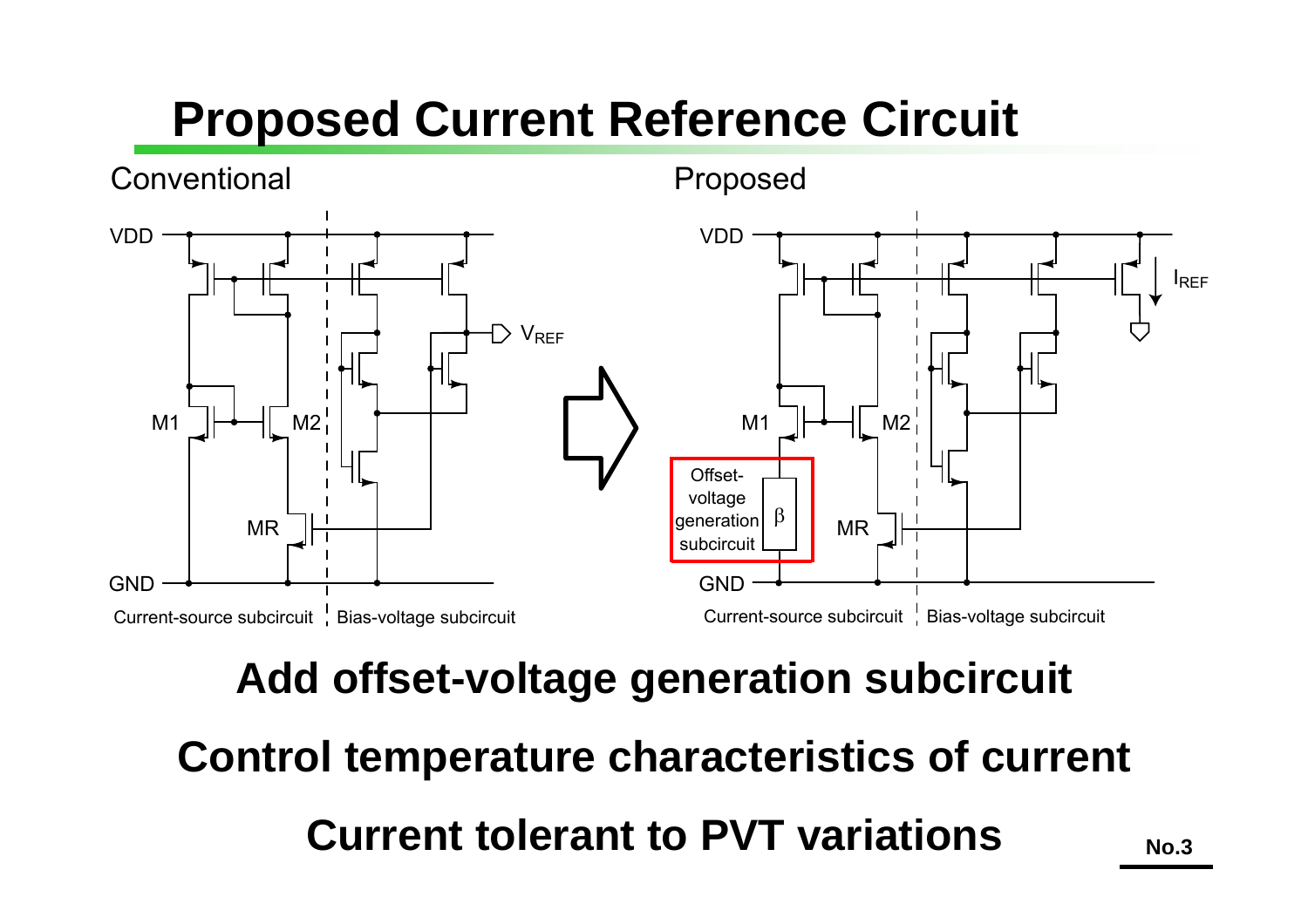### **Chip Photo & Experimental Results**

#### **CMOS 0.35**  µ **m**



#### **Area : 0.055 mm2**

#### **TC : 459ppm/** ° $^{\circ}{\mathbf C}$ **(89% reduction)**